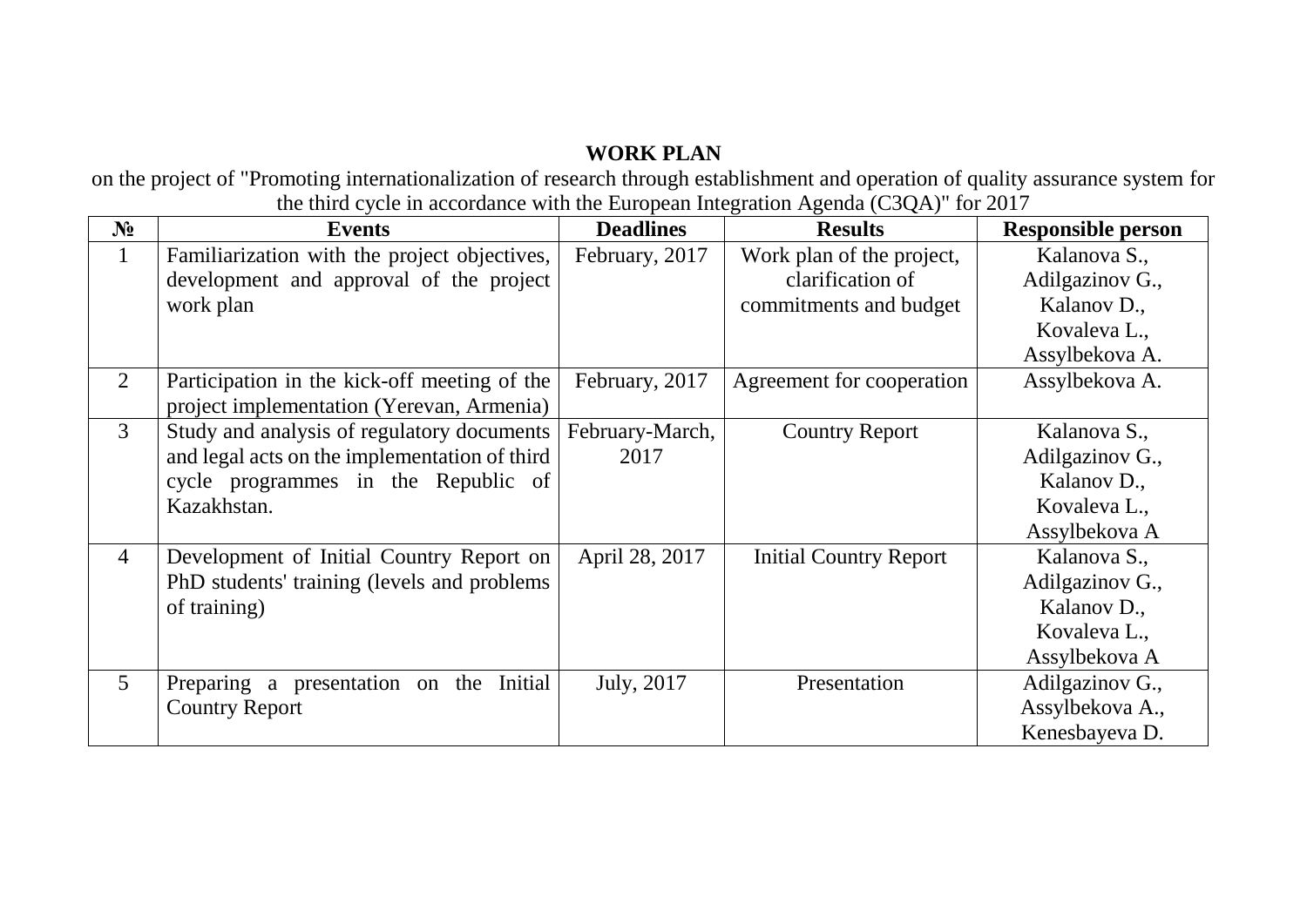| 6              | training seminar<br>Participation in the<br>"External and internal evaluation of PhD                                                                                                               | July 4-6, 2017              | Presentation of the Initial<br><b>Country Report</b>                                                                                                                                                       | Adilgazinov G.,<br>Assylbekova A.,                                |
|----------------|----------------------------------------------------------------------------------------------------------------------------------------------------------------------------------------------------|-----------------------------|------------------------------------------------------------------------------------------------------------------------------------------------------------------------------------------------------------|-------------------------------------------------------------------|
| $\overline{7}$ | study programmes"(Kiev, Ukraine)<br>Exchange of experience in implementing<br>PhD programs                                                                                                         | July, 2017                  | Development of<br>recommendations and<br>propositions on improving<br>PhD programs                                                                                                                         | Kenesbayeva D.<br>Working group<br>members                        |
| 8              | Cascade training for all working group<br>members                                                                                                                                                  | July, 2017                  | Exchange of views on the<br>possibility of applying best<br>practices of other countries                                                                                                                   | Working group<br>members                                          |
| 9              | Drafting of the second revised version of<br>the Country Report jointly with working<br>group members – Ministry of education and<br>science of the RK, M.Auezov SKSU,<br><b>KazGUU University</b> | September-<br>October, 2017 | <b>Revised Country Report</b>                                                                                                                                                                              | Kalanova S.,<br>Tadjibayeva A.,<br>Kovaleva L.,<br>Akhmadieva Zh. |
| 10             | Design the project tab on the IQAA website                                                                                                                                                         | October, 2017               | A tab of the project on the<br>IQAA website                                                                                                                                                                | Tadjibayeva A.,<br>Kovaleva L.                                    |
| 11             | Conducting an analysis of accredited PhD<br>programs: an analysis of 90 PhD programs<br>accredited by the agency                                                                                   | October-<br>November, 2017  | Defining core remarks,<br>recommendations<br>and<br>good<br>practiced<br>on<br>implemention<br>PhD<br>of<br>higher<br>programs<br>in<br>educational institutions of<br>Republic<br>the<br>of<br>Kazakhstan | Kalanova S.,<br>Adilgazinov G.,<br>Akhmadieva Zh.                 |
| 12             | Participation in the training seminar on<br>internal and external quality assurance<br>(Alkala, Spain)                                                                                             | November 16-<br>17, 2017    | the<br>1.<br>Considering<br>application of Salzburg                                                                                                                                                        | Tadjibayeva A.,<br>Kovaleva L.,<br>Akhmadieva Zh.                 |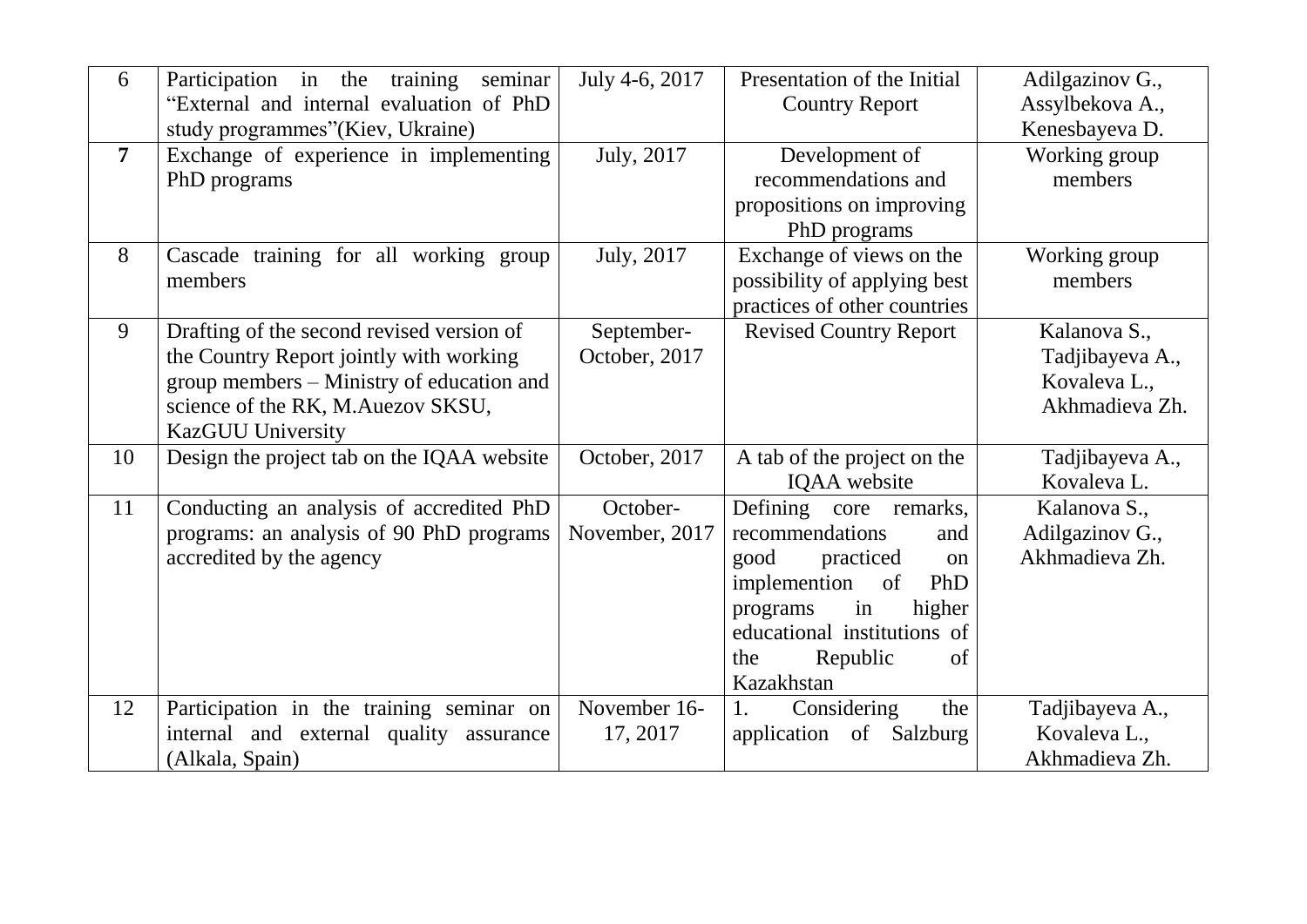|    |                                             |                | principles in implementing      |                       |
|----|---------------------------------------------|----------------|---------------------------------|-----------------------|
|    |                                             |                | the third cycle programs;       |                       |
|    |                                             |                | 2. Studying the issue of        |                       |
|    |                                             |                | developing a regulatory         |                       |
|    |                                             |                | framework for external          |                       |
|    |                                             |                | quality assurance;              |                       |
|    |                                             |                | Consideration<br>3.<br>$\alpha$ |                       |
|    |                                             |                | development<br>and              |                       |
|    |                                             |                | implementation<br>of            |                       |
|    |                                             |                | recognition framework of        |                       |
|    |                                             |                | the third cycle programs, as    |                       |
|    |                                             |                | well as the framework for       |                       |
|    |                                             |                | modifications<br>and            |                       |
|    |                                             |                | monitoring.                     |                       |
| 13 | Cascade training for all working group      | November, 2017 | Exchange of views on the        | Tadjibayeva A.,       |
|    | members                                     |                | possibility of applying best    | Kovaleva L.,          |
|    |                                             |                | practices of other countries    | Akhmadieva Zh.        |
| 14 | Dissemination of information on the project | Constantly     | Information on the project      | Tadjibayeva A.        |
|    | through the IQAA website                    |                |                                 |                       |
| 15 | Finalizing the results for the 1 year,      | December, 2017 | Work plan                       | Kalanova S.,          |
|    | planning work for the 2 year.               |                |                                 | working group members |

## **WORK PLAN**

on the project of "Promoting internationalization of research through establishment and operation of quality assurance system for the third cycle in accordance with the European Integration Agenda (C3QA)" for 2018

| $N_2$ |                 | Events                     |           |    | <b>Deadlines</b> | <b>Results</b>     | <b>Responsible person</b> |
|-------|-----------------|----------------------------|-----------|----|------------------|--------------------|---------------------------|
|       | <b>Studying</b> | regulatory                 | documents | ΟÌ | January, 2018    | Propositions and   | Adilgazinov G.,           |
|       | universities    | (L.Gumilyov ENU, al-Farabi |           |    |                  | recommendations on | Tadjibayeva A.,           |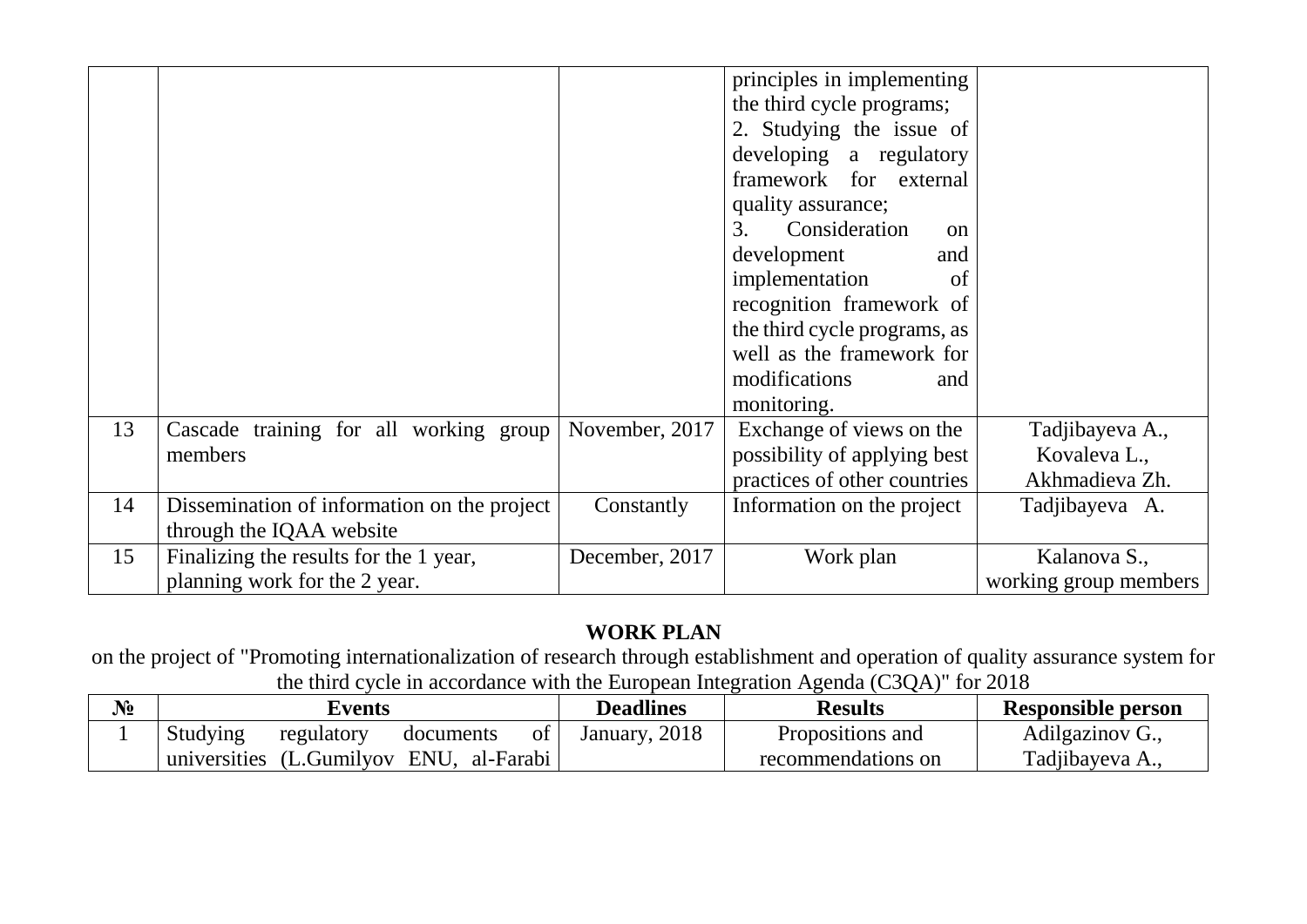|                | KazNU, A.Baytursynov KSU) to develop<br>standards and criteria on PhD programs<br>accreditation.                                                                                            |                     | making amendments to<br>regulatory acts on PhD<br>programs | Akhmadiev Zh.,<br>Assylbekova A.                                                        |
|----------------|---------------------------------------------------------------------------------------------------------------------------------------------------------------------------------------------|---------------------|------------------------------------------------------------|-----------------------------------------------------------------------------------------|
| 2              | Drafting thematic analysis based on the<br>results of PhD programmes' accreditation                                                                                                         | February, 2018      | Thematic analysis                                          | Kalanova S.,<br>Adilgazinov G.,<br>Tadjibayeva A.,<br>Akhmadieva Zh.                    |
| 3              | Desining a question aire to conduct a survey<br>of PhD students of higher educational<br>institutions in the Republic of Kazakhstan                                                         | February, 2018      | Questionnaire                                              | Assylbekova A.                                                                          |
| $\overline{4}$ | Conducting a survey and<br>analyzing<br>recommendations of PhD students                                                                                                                     | <b>March</b> , 2018 | Analysis of questionnaire,<br>recommendations              | Assylbekova A.                                                                          |
| 5              | Discussion of draft recommendations on the<br>improvement of PhD programs on the<br>national level                                                                                          | April, 2018         | Draft recommendations                                      | Kalanova S.,<br>Kalanov D.,<br>Adilgazinov G.,<br>Tadjibayeva A.,<br>Assylbekova A.     |
| 6              | Promotion of recommendations on training<br>in PhD studies for inclusion them in legal<br>regulatory acts through the Ministry of<br>education and science of the Republic of<br>Kazakhstan | May, 2018           | Recommendations                                            | Kalanova S.,<br>Adilgazinov G.,<br>Akhmadieva Zh.,<br>Tadjibayeva A.,<br>Assylbekova A. |
| $\tau$         | Development of draft standards of program<br>accreditation for PhD programs                                                                                                                 | April-May, 2018     | <b>Standards</b>                                           | Kalanova S.,<br>Adilgazinov G.,<br>Akhmadieva Zh.,<br>Tadjibayeva A.,<br>Assylbekova A. |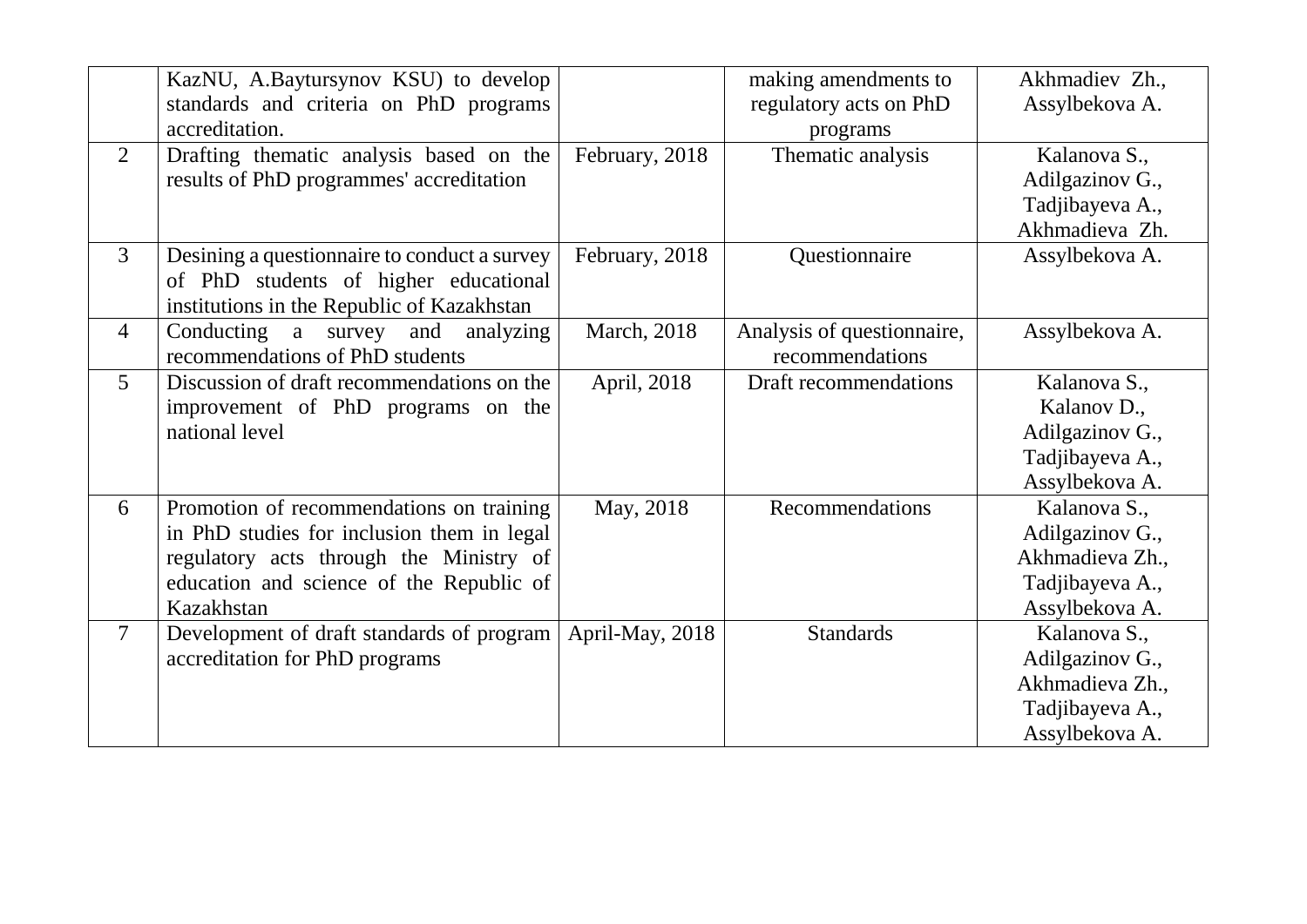| 8  | Participation in the workshop of the project  | April-May, 2018 | Development of               | Kalanova S,             |
|----|-----------------------------------------------|-----------------|------------------------------|-------------------------|
|    | (Lion, France)                                |                 | recommendations and          | Kalanov D.              |
|    |                                               |                 | ideas on improving PhD       |                         |
|    |                                               |                 | programmes                   |                         |
| 9  | Cascade training for all working group        | May, 2018       | Exchange of views on the     | Working group           |
|    | members                                       |                 | possibility of applying best | members                 |
|    |                                               |                 | practices of other countries |                         |
| 10 | Discussion of quality assurance standards on  | June, 2018      | <b>Standards</b>             | Working group           |
|    | of PhD programs on the national level         |                 |                              | members                 |
| 11 | Receiving feedback on quality assurance       | July, 2018      | Recommendations and          | Tadjibayeva A.          |
|    | standards of PhD programs from European       |                 | proposals on standards       |                         |
|    | partners and amending standards               |                 |                              |                         |
| 12 | Holding an international conference with      | September, 2018 | Conference materials         | Kalanova S.,            |
|    | working group members from foreign            |                 |                              | Kalanov D.,             |
|    | countries                                     |                 |                              | Adilgazinov G.,         |
|    |                                               |                 |                              | Akhmadieva Zh.,         |
|    |                                               |                 |                              | Koshen G.               |
|    |                                               |                 |                              | Assylbekova A.          |
|    |                                               |                 |                              | Primbetov <sub>N.</sub> |
|    |                                               |                 |                              | Bessenov B.             |
|    |                                               |                 |                              | Yermanova M.            |
| 13 | Development of a manual on accredited         | $September-$    | Manual                       | Kalanova S.,            |
|    | doctoral programs                             | November, 2018  |                              | Adilgazinov G.,         |
|    |                                               |                 |                              | Ahmadieva Zh.,          |
|    |                                               |                 |                              | Koshen G.               |
|    |                                               |                 |                              | Assylbekova A.          |
| 14 | Receiving feedback on the quality assurance   | November, 2018  | Recommendations and          | Kalanova S.,            |
|    | for<br>doctoral<br>from<br>manual<br>programs |                 | propositions on manual       | Adilgazinov G.,         |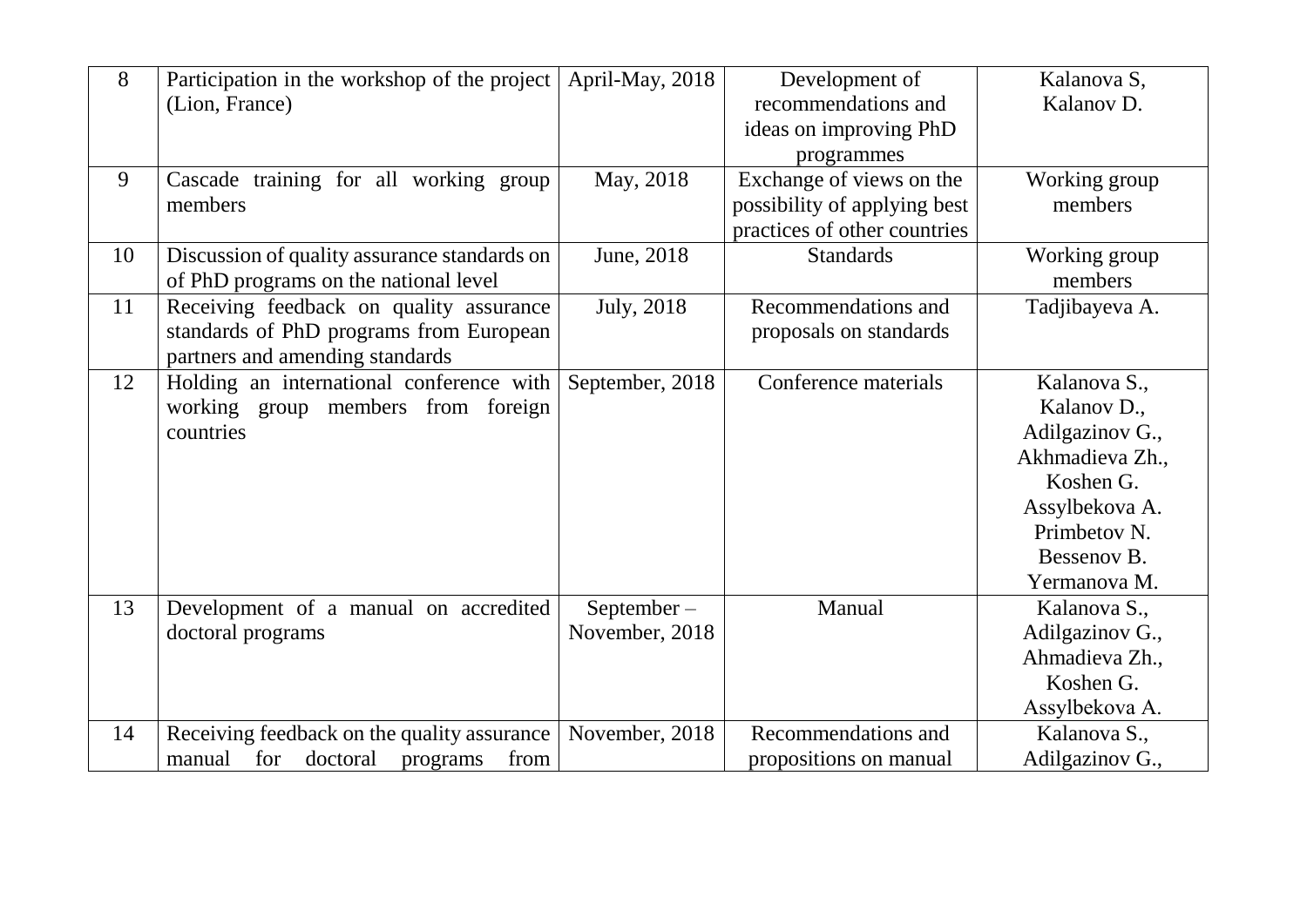|    | European partners participating<br>the<br>in |                |                            | Ahmadieva Zh.,         |
|----|----------------------------------------------|----------------|----------------------------|------------------------|
|    | project and amending the manuals             |                |                            | Koshen G.              |
|    |                                              |                |                            | Assylbekova A.         |
| 15 | Conducting workshops on accreditation of     | November, 2018 | Workshops                  | Adilgazinov G.,        |
|    | doctoral programs of M. Auezov SKSU,         |                |                            | Ahmadieva Zh.          |
|    | <b>KazGUU University</b>                     |                |                            |                        |
| 16 | Dissemination of information on the project  | Constantly     | Information on the project | Primbetov N.           |
|    | through the IQAA website                     |                |                            | Bessenov B.            |
|    |                                              |                |                            | Yermanova M.           |
| 17 | Summarizing the work for the 2 year,         | December, 2018 | Working plan               | Kalanova S.M., working |
|    | planning the work for the 3 year.            |                |                            | group members          |

## **Work plan**

on the project of "Promoting internationalization of research through establishment and operation of quality assurance system for the third cycle in accordance with the European Integration Agenda (C3QA)" for 2019

| N <sub>2</sub> | <b>Events</b>                               | <b>Deadlines</b> | <b>Results</b>          | <b>Responsible person</b> |
|----------------|---------------------------------------------|------------------|-------------------------|---------------------------|
| $\Pi/\Pi$      |                                             |                  |                         |                           |
|                | Preparation for external review of doctoral | January, 2019    | External review program | Kalanova Sh.              |
|                | programs of M. Auezov SKSU, KazGUU          |                  | External review team    | Kalanov D.                |
|                | University                                  |                  | composition             | Ahmadieva Zh.,            |
|                |                                             |                  |                         |                           |
| 2              | Analysis of self-evaluation reports on      | February, 2019   | Self-evaluation report  | Kalanova Sh.              |
|                | doctoral programs of M. Auezov SKSU,        |                  |                         | Adilgazinov G.            |
|                | <b>KazGUU University</b>                    |                  |                         |                           |
| 3              | Conducting a external review of doctoral    | March, 2019      | External review reports | Kalanova Sh.              |
|                | programs of M. Auezov SKSU, KazGUU          |                  |                         | Kalanov D.                |
|                | University                                  |                  |                         | Assylbekova A.            |